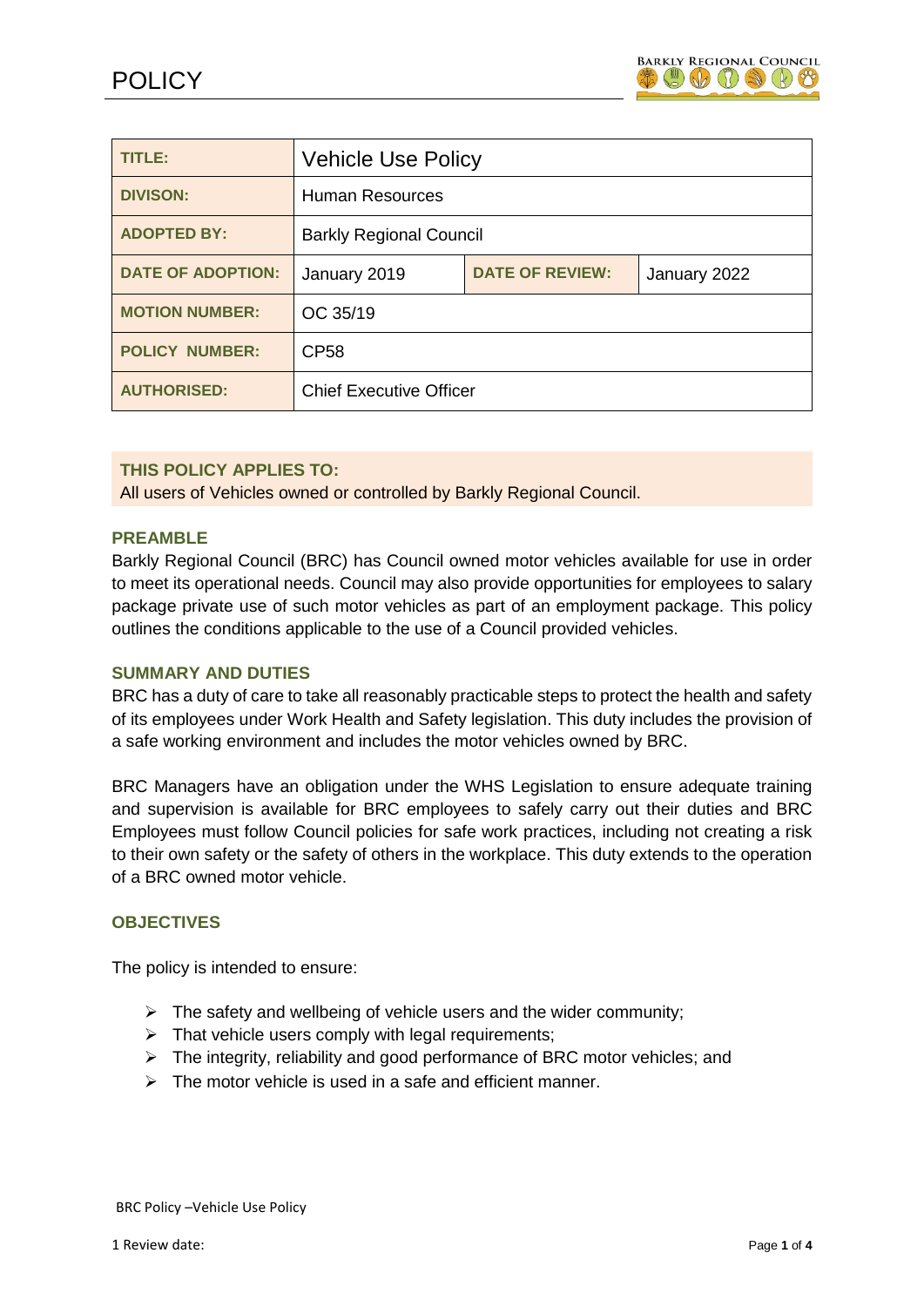# **BACKGROUND**

BRC provides services in a large geographic area and has approximately 233 vehicles to service the region, including special purpose vehicles such as garbage trucks, graders and fire trucks. Travel includes sealed and unsealed roads and road and weather conditions can vary for a range of reasons, including rain, wind, harsh temperatures, bush fires and wild animals. As a result of the vast distances and harsh conditions in the communities, this policy intends to be an overview and the relevant employee must exercise appropriate care over their driving.

# **POLICY STATEMENT AND SCOPE**

The Council will maintain and promote a safe work environment by:

- 1. Implementing this Vehicle Use Policy to meet the regions requirements;
- 2. Monitoring and improving existing safe work environments and procedures through consultation with relevant stakeholders; and
- 3. Adjusting procurement and staff training to achieve best outcome.

# **MANAGER ROLES AND RESPONSIBILITIES**

- Ensure all journeys have been planned and steps taken to ensure that any risk is minimised.
- Ensure the BRC employee has the appropriate training, experience and qualification prior to undertaking driving duties.
- Ensure the vehicle and equipment provided is appropriate for the specific trip and that the vehicle is roadworthy and properly registered.
- Ensure the employee is familiar with emergency and breakdown procedures.
- Ensure that BRC employees in their department who have the responsibility for the selection of vehicles, consider what the vehicle is going to be used for and where the vehicle is travelling to, and ensure that additional safety features are equipped as required.

### **BREAKDOWN OR ACCIDENT**

In the event of a breakdown or accident in a remote area, the driver and passengers should remain near the vehicle (keeping a reasonable distance away in case of fire or explosion) as it provides a visible landmark for searchers and to avoid theft. As soon as possible, notify your manager or a responsible person of your safe arrival.

If the vehicle is stolen or damaged in an accident, drivers shall comply with all legal and insurance requirements, including:

- Assessing and making the area safe;
- Notifying the Police and relevant authorities in accordance with all other relevant laws;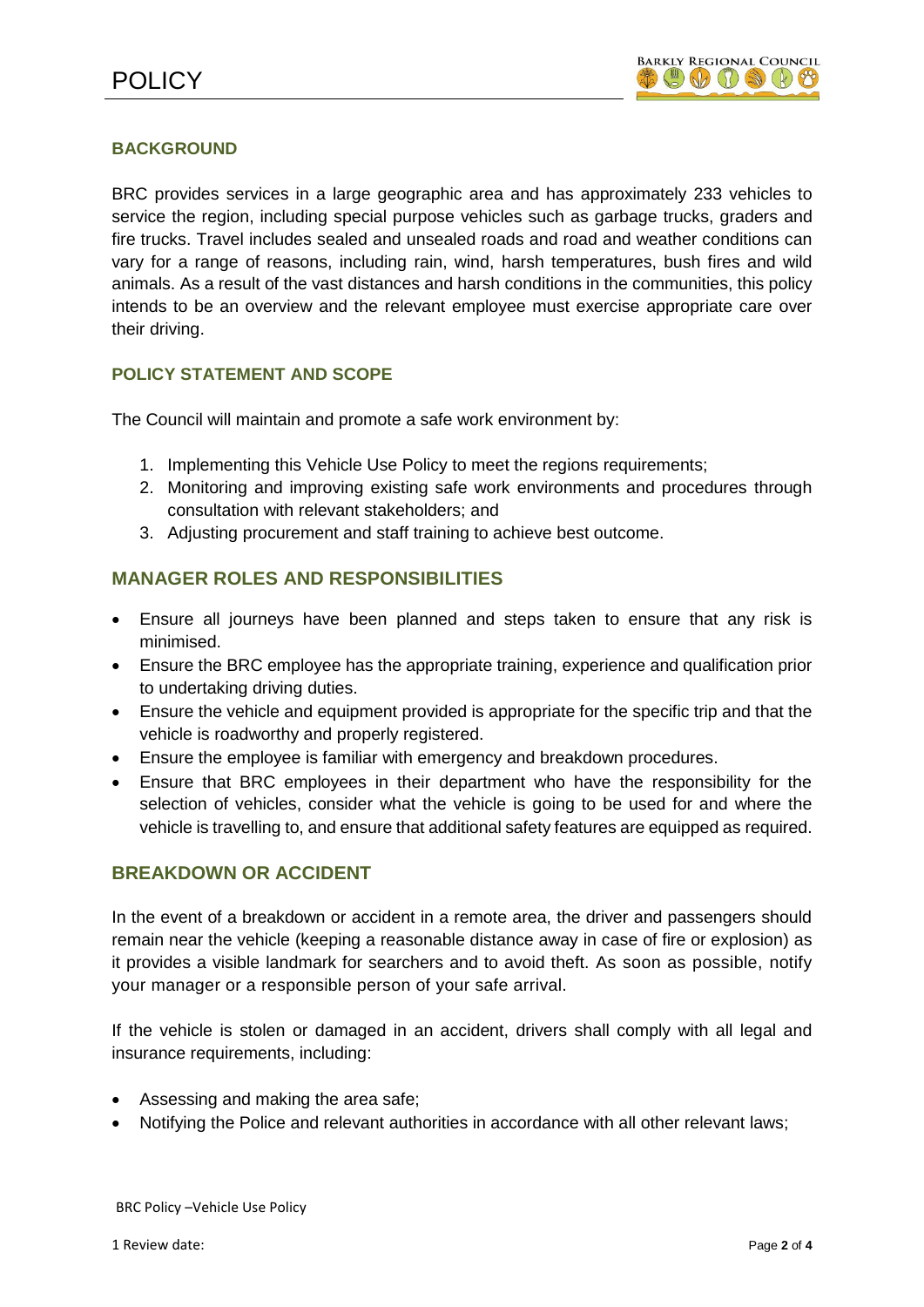- Assisting the injured until appropriate help arrives;
- Obtaining particulars of the other parties involved;
- Notifying your relevant Manager/Director; and
- Submitting the applicable Incident Form to WHS.

# **INSURANCE**

Losses or damage to any personal property carried or kept in a BRC vehicle remains the responsibility of that officer, unless such property is used in connection with official business.

# **TERMS AND CONDITIONS OF VEHICLE USAGE**

- Drivers must not drive at night outside of a community without the prior written consent from the CEO
- Maximum of 8 hours driving per driver per day whilst in a BRC vehicle
- Vehicles determined as unroadworthy by the CEO must receive CEO approval prior to being driven again.
- Drivers must have a valid driver licence for the type of vehicle they are operating and must follow their driving licence conditions when they are in charge of the vehicle.
- Any fines or charges imposed on a vehicle will be the responsibility of the driver at the time of the incident.
- Drivers must have zero alcohol and illicit drug levels during normal business hours and when "on-call" and private users (commuter or full private) must be within the legal limits.
- Vehicle users must obtain medical advice regarding the effect of prescription medication on driving ability and provide this medical advice to their direct Manager before taking possession of a BRC vehicle.
- The transportation of alcohol is not permitted in any BRC vehicle into an alcohol free community and will result in immediate dismissal.
- The use of a BRC vehicle for the purposes of recreational hunting is prohibited.
- Driving off road is not permitted unless authorised by the Director or CEO.
- Smoking is not permitted in Council vehicles at any time**.**
- Running sheets must be completed fully for each journey or change of driver, including the vehicle checks and services.
- Kilometres or time entered on the running sheet at the beginning of a journey should be taken from the odometer and should match the finishing kilometres or time of the previous run.

### **LEGISLATION, TERMINOLOGY AND REFERENCES**

The Council is required to comply with relevant legislation and standards to maintain and improve safety and wellbeing of staff and community. The relevant Legislation and Terminology include:

[NT Local Government Act](http://www.austlii.edu.au/cgi-bin/viewdb/au/legis/nt/consol_act/lga182/) [NT Traffic Regulations](http://www8.austlii.edu.au/cgi-bin/viewdb/au/legis/nt/consol_reg/tr186/)

BRC Policy –Vehicle Use Policy